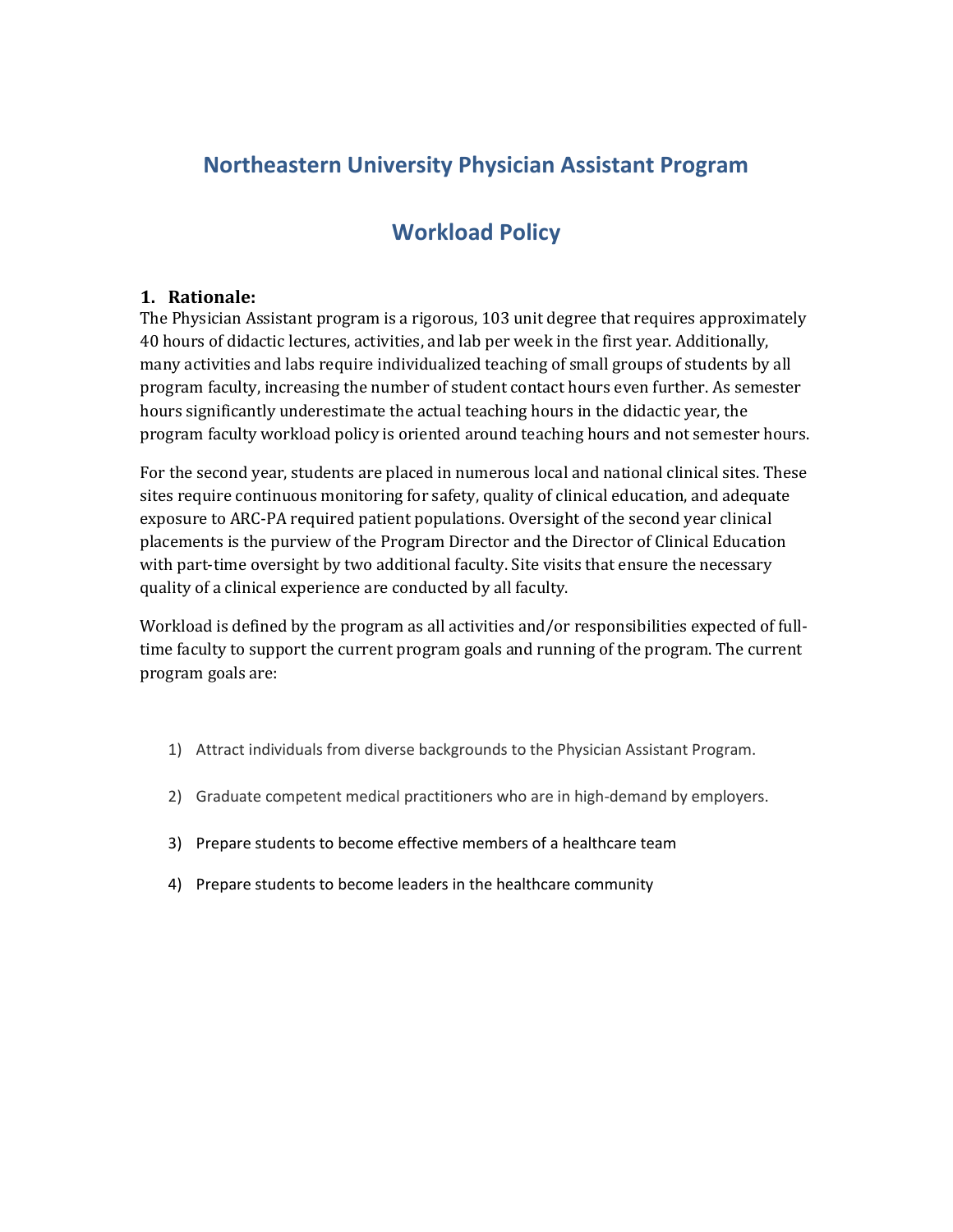# **2. PA Program Faculty Workload Policy:**

All faculty in the Physician Assistant Program are Clinical Faculty appointments. Clinical Faculty are expected to complete duties relating to teaching, scholarship, and service as detailed below:

#### **2.1 Teaching:**

All full-time faculty are expected to teach an average of no less than 9 hours per week in the Fall, Spring, and Summer semesters. This is the equivalent of three graduate courses per semester. Teaching is defined as student instruction, support, and/or contact that is conducted in the course of delivering the Physician Assistant curriculum. Instruction may be in a number of different formats, including (but not limited to): lecture, small groups, workshops, labs, practicums, precepting, evaluating/teaching students in the clinical environment and/or facilitating instruction at clinical sites. Faculty with significant administrative responsibilities may be permitted to exchange some teaching responsibilities for administrative time at the discretion of the Program Director. In addition to teaching requirements, all full-time faculty are required to serve as student advisors, oversee and grade capstone projects, conduct admissions interviews, and serve on all relevant program, college, and university committees (See 2.3 Service below).

All full-time faculty are expected to work 35 hours per week unless otherwise indicated in their contract.

### **2.2 Scholarship:**

Faculty are also expected to engage in scholarship. Scholarship is defined broadly and involves any creative endeavor which serves to advance the profession, university, or program at the regional, national, or international level. All forms of scholarship must be visible, disseminated to professional audiences, and validated by peers. Examples include (but are not limited to):

- 1. original research
- 2. book chapters
- 3. designing simulations
- 4. presentations

#### **2.3 Service:**

Service is defined broadly as any activity which supports the profession, program, college, or university. Examples include (but are not limited to):

- 1. clinical work
- 2. service on program, college, and/or university committees
- 3. service on relevant regional, national and/or international committees
- 4. boards or societies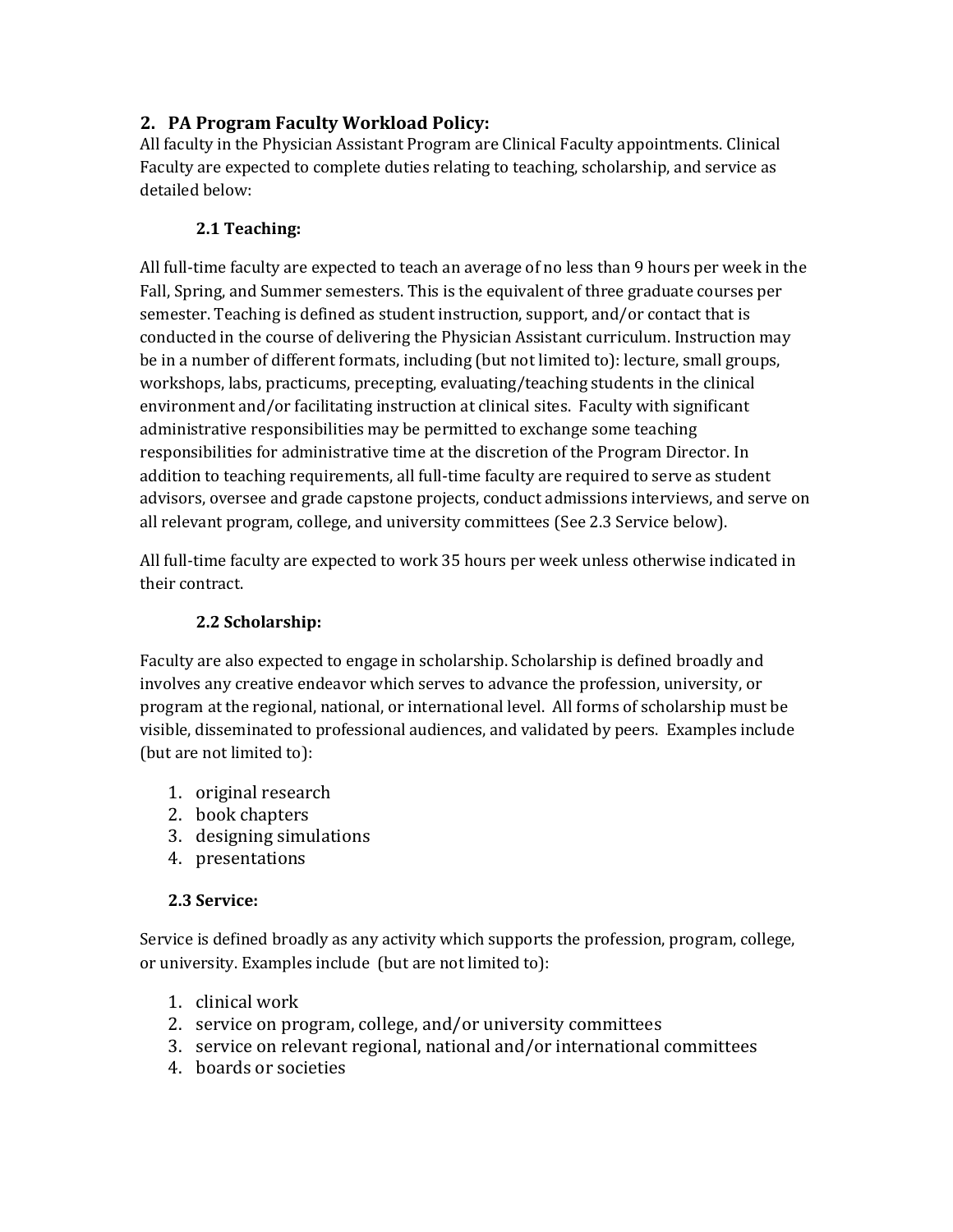While valued by the program and College, professional and community service may not take the place of service that is needed to the department, College, and University.

The percentages of time dedicated to teaching, service, and scholarship for each full-time faculty member are:

**Teaching:** 70% **Scholarship:** 10% **Service:** 20%

Workloads are assigned by the Program Director. Deviations from the above percentages may be made on a case-by-case basis as determined by the faculty member and the Program Director at the beginning of each academic year in accordance with the needs of the Program. The percentages of time dedicated by each full-time member of the Program faculty are subsequently made available to all faculty and staff on SharePoint.

### **3. Reductions in Workload:**

Reductions in workload are permitted for any University approved leave, including: family leave, maternity leave, and sick leave. Additionally, faculty who secure external funding may negotiate a reduction in their teaching. To obtain a course reduction, faculty must use external funding to buy out of teaching in a manner described in the College Externallyfunded Research Support Policy. Research "buy out" is limited to no more than three courses per academic year, and all tenured/tenure-track and clinical/non-tenure track faculty must teach a minimum of one course per academic year.

- 1) The following activities *do not* reduce a faculty member's teaching load, except in extraordinary circumstances, at the discretion of the department chair or dean:
	- a. Teaching a new course
	- b. Preparing a new course
	- c. Employing innovative teaching methods
	- d. Directed or independent study supervision
	- e. Mentoring or advising students
	- f. Directing or supervising students' honors theses or capstone projects.
	- g. Supervising students' independent or mentored research projects.

Dissertation service.

# **4. Review of Workload Policy:**

Review of the PA Program Workload Policy will be conducted annually.

# **5. Process for faculty to address workload concerns:**

Concerns regarding a faculty member's workload assignments can be initiated by any fulltime faculty member at any time. The process includes submitting a letter of describing the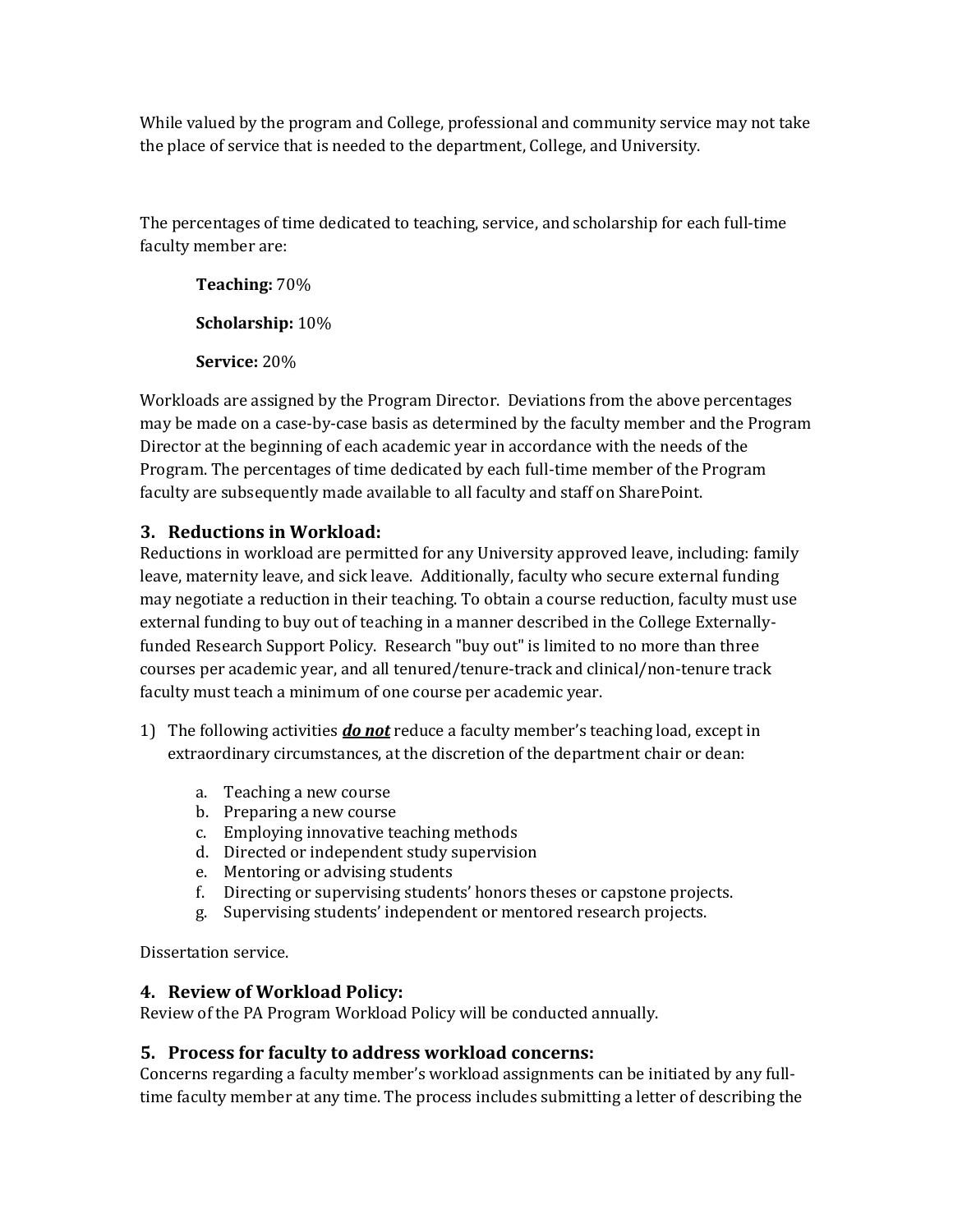concerns to the Program Director. The Program Director may choose to act on these concerns. A faculty member may further bring their concerns to the College Dean. The decision of the College Dean on workload assignments is final.

#### **6. Accessibility of Policy:**

The current PA Program workload policy as well as the current percentages of time dedicated to teaching, scholarship, and service for each faculty member is available on the PA Program SharePoint site in the folder entitled "PA Program Workload Policy."

Date Approved by Program Faculty: 12/13/2017

Date Approved by Dean: 12/21/2017

Date Sent to Provost: 7/5/2018